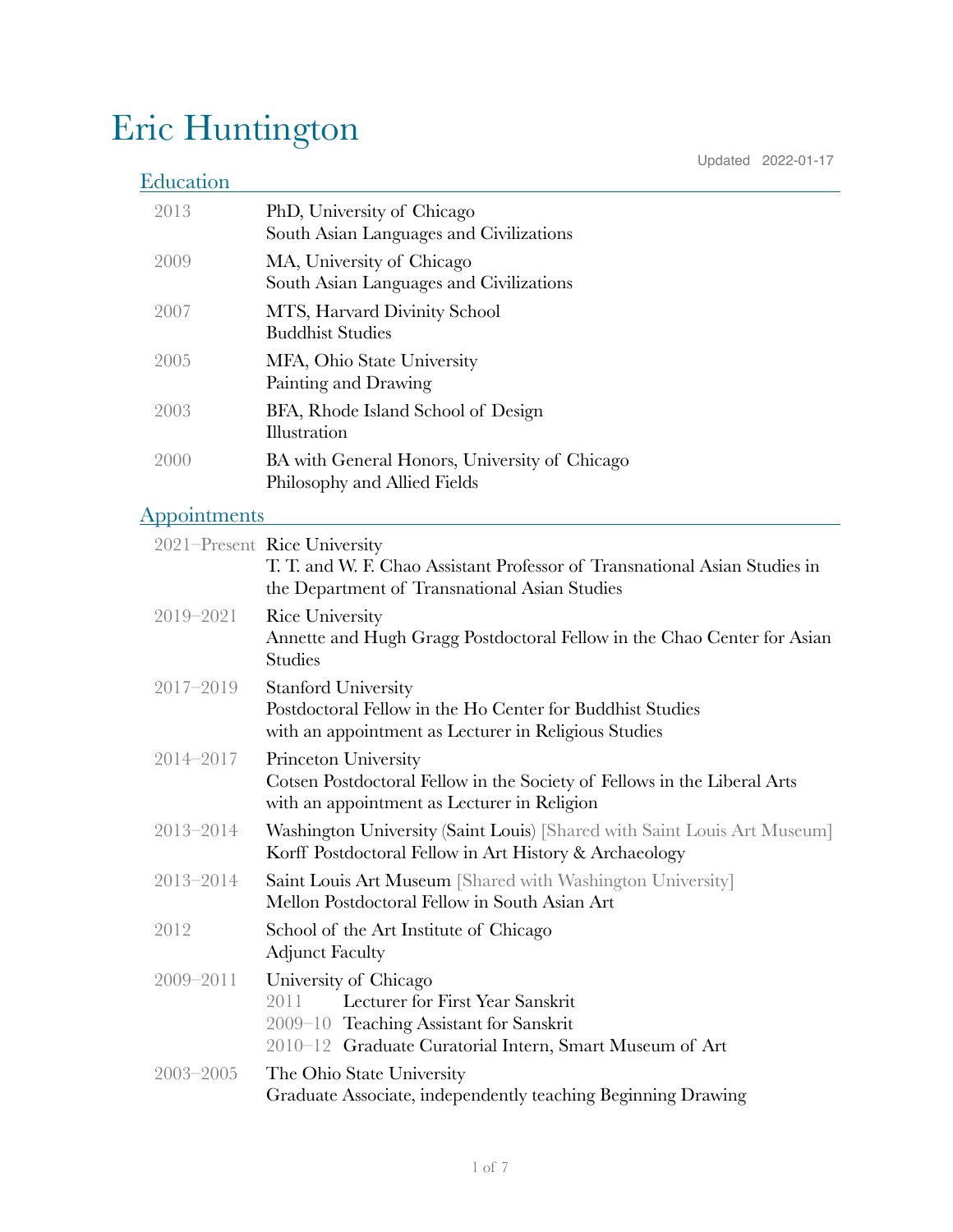| 2002–2003 |      | Rhode Island School of Design                               |
|-----------|------|-------------------------------------------------------------|
|           | 2003 | <b>Teaching Assistant for Master Painting Techniques</b>    |
|           |      | 2002–03 Teaching Assistant for Introductory Painting I & II |

# **Publications**

## Monographs

| 2018                              | Creating the Universe: Depictions of the Cosmos in Himalayan Buddhism<br>(Seattle: University of Washington Press) [link]<br>[296 pp., 153 illus., 118 in color, 1 map, 7 x 10 in.]                                                                |
|-----------------------------------|----------------------------------------------------------------------------------------------------------------------------------------------------------------------------------------------------------------------------------------------------|
|                                   | Awards<br>Edward C. Dimock Jr. Prize in the Indian Humanities,<br>American Institute of Indian Studies, 2018 [link]<br>Millard Meiss Grant, College Art Association, 2017 [link]<br>Þ.<br>Barr Ferree Subvention, Princeton University, 2017<br>Þ. |
|                                   | <b>Reviews</b><br>> David Shulman, "Buddhist Baedekers," in The New York Review of Books,<br>March 26, 2020 [link]<br>Simon Wickhamsmith, International Institute for Asian Studies [link]<br>Þ.<br>Yi Ding, Reading Religion [link]<br>Þ.         |
|                                   | Lan A. Li, <i>Isis</i> (History of Science Society) [link]<br>Þ.                                                                                                                                                                                   |
| <b>Edited Volumes</b><br>In Press | <i>Overlapping Cosmologies in Asia</i> (Leiden: Brill), co-edited with Bill M. Mak [link]                                                                                                                                                          |
|                                   | Peer Reviewed Articles and Chapters                                                                                                                                                                                                                |
| 2019                              | "Ritual Structure and Material Culture in the Guide to Bodhisattva Practice" in<br>Readings of Śāntideva's Guide to Bodhisattva Practice, ed. by Jonathan Gold and<br>Douglas Duckworth (Columbia University Press), 132–145 [link]                |
| 2019                              | "Seeing the Unseen: Vision, Space, and Time in a Tantric Mandala" in<br>Awaken: A Tibetan Buddhist Journey Toward Enlightenment, ed. by John Henry<br>Rice and Jeff Durham (VMFA), 180-193 [link]                                                  |
| 2018                              | "Himalayan Cosmologies of Offering: A Comparison of Newar and<br>Tibetan Treasure-mandalas in Practice and Art," in South Asian Studies 34:2,<br>$154 - 68$ [link]                                                                                 |
| 2017                              | "Image and Text in Newar Buddhist Ritual Manuals," in <i>Material Religion</i> :<br>The Journal of Objects, Art and Belief 13.2, 175–205 [link]                                                                                                    |
| In Press                          | "Buddhist Cosmology" in The Oxford Research Encyclopedia of Religion, ed. by<br>Richard Payne and Georgios T. Halkias (Oxford University Press) [~10,000<br>words]                                                                                 |
| In Press                          | "Buddhist Cosmology in Bhutanese Murals: An Iconographic Negotiation<br>Between Kālacakra and Abhidharma Systems," in Overlapping Cosmologies in Asia<br>$\lceil \sim 8,000 \text{ words} \rceil$                                                  |
| In Press                          | "Introduction to Overlapping Cosmologies in Asia," co-authored with Bill<br><b>M. Mak, in Overlapping Cosmologies in Asia</b> $\lbrack \sim 7,000$ words]                                                                                          |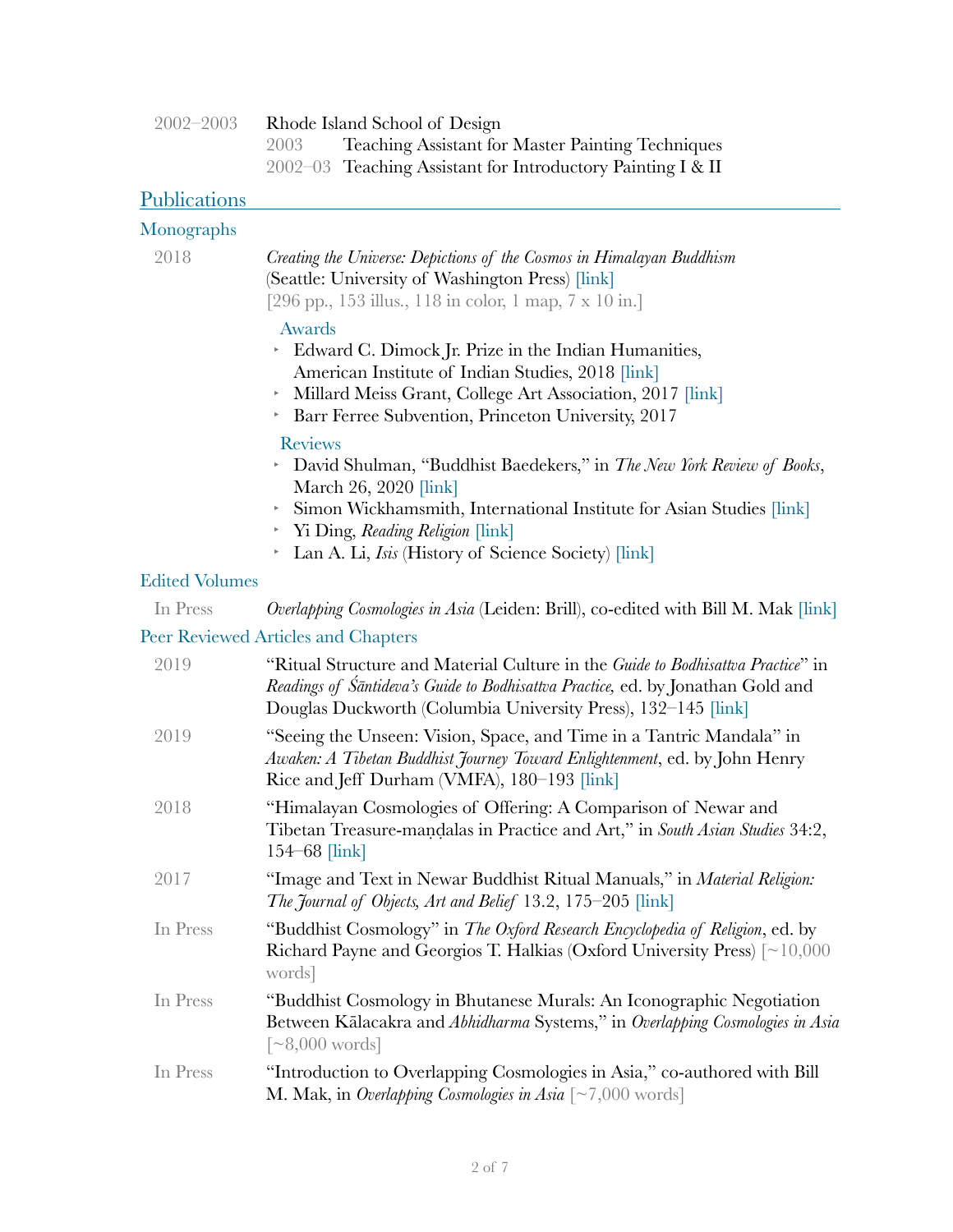| In Press                       | "Wheel of Existence," in <i>Himalayan Art in 108 Objects</i> , ed. by Elena<br>Pakhoutova and Karl Debreczeny (Rubin Museum of Art)                                                           |
|--------------------------------|-----------------------------------------------------------------------------------------------------------------------------------------------------------------------------------------------|
| Essays, Articles, and Chapters |                                                                                                                                                                                               |
| 2021                           | "Buddhist Worlds of Colour in Text, Practice and Art," in Green Sky, Blue<br>Grass: Colour Coding Worlds, ed. Matthias Claudius Hofmann (Kerber), 116–<br>$127$ $\lfloor \text{link} \rfloor$ |
| 2020                           | "Layered Cosmologies in Himalayan Buddhist Shrines," in <i>Orientations</i> 51:5<br>September/October), 48–57 [link]                                                                          |
| <b>Book Reviews</b>            |                                                                                                                                                                                               |
| $\bigcap$ $\bigcap$ $\bigcap$  | $\mathbf{n}$ 10 1 $\cdots$<br>$\alpha$                                                                                                                                                        |

| 2018 | "Buddhist Spaces: Beyond Secularity," a review of Justin Thomas<br>McDaniel's Architects of Buddhist Leisure for Marginalia [link] |
|------|------------------------------------------------------------------------------------------------------------------------------------|
| 2009 | Booknote for Gudrun Bühnemann's Buddhist Iconography and Ritual in Paintings                                                       |

#### Other Publications

| 2012 | Photographer and editor (uncredited) for Yumi Park, Mirrors of Clay:         |
|------|------------------------------------------------------------------------------|
|      | Reflections on Ancient Andean Life in Ceramics From the Sam Olden Collection |
|      | (Jackson: Jackson State University and the University of Mississippi)        |
|      | [96 pp., 79 color photographs, $6 \times 9$ in.] [link]                      |

*and Line Drawings from Nepal* in *Religious Studies Review*

# Fellowships, Grants, and Awards

| Gragg Postdoctoral Fellowship in the Chao Center for Asian Studies, Rice<br>University                  |
|---------------------------------------------------------------------------------------------------------|
| Ho Center for Buddhist Studies Postdoctoral Fellowship, Stanford University                             |
| Dunhuang Buddhist Studies Workshop, Woodenfish Foundation and<br>Dunhuang Academy (June)                |
| University Committee on Research in the Humanities and Social Sciences<br>Grant, Princeton University   |
| Society of Fellows in the Liberal Arts Cotsen Postdoctoral Fellowship,<br>Princeton University          |
| Korff Postdoctoral Fellowship in Art History & Archaeology, Washington<br>University                    |
| Mellon Postdoctoral Fellowship in South Asian Art, Saint Louis Art Museum                               |
| Provost's Dissertation-Year Fellowship, Division of the Humanities,<br>University of Chicago            |
| Committee on Southern Asian Studies Dissertation Write-up Fellowship<br>(Summer), University of Chicago |
| Graduate Aid Initiative Fellowship, Division of the Humanities, University<br>of Chicago                |
| Honors at Rhode Island School of Design                                                                 |
| Dean's List at University of Chicago                                                                    |
|                                                                                                         |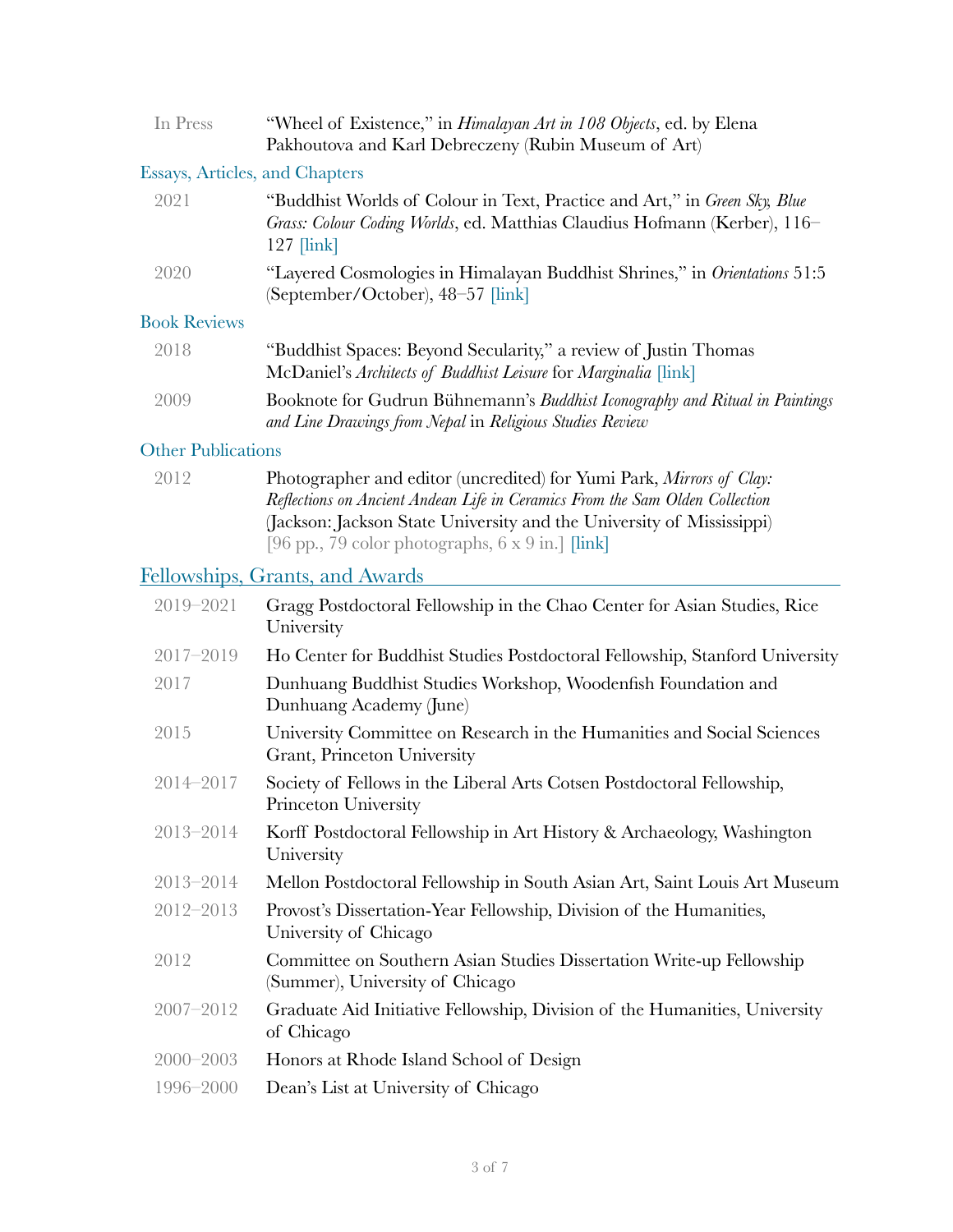#### 1996–2000 National Merit Scholar

# Invited Lectures

| 2021 | "Color across Science and the Humanities," <i>Humanities NOW</i> series, Rice<br>University (October 5)                                                                   |
|------|---------------------------------------------------------------------------------------------------------------------------------------------------------------------------|
| 2021 | "Seeing Space through Images: Case Studies in Buddhist Geoaesthetics,"<br>Five College Buddhist Studies Faculty Seminar (September 23)                                    |
| 2021 | Approaching Buddhist Art, a series of two lectures ("Images, Meditation, and<br>Ritual" and "How to View a Buddhist Mandala") at Dawn Mountain (June<br>$16 \& 23$        |
| 2021 | "Embodied Buddhist Landscapes in India, Nepal, and Tibet," University of<br>Texas at Austin (April 15)                                                                    |
| 2021 | "Approaching the Humanities through Visual Culture," Medieval and Early<br>Modern Studies Keynote Lecture, Rice University (April 10)                                     |
| 2021 | "Four Views on Buddhist Mandalas (at Dunhuang and Beyond)," Dunhuang<br>Foundation (January 28)                                                                           |
| 2020 | "In Light of Color: An Interdisciplinary and Transnational View on<br>Buddhist Chromatics," Transnational Asia Research Initiative, Rice<br>University (November 19)      |
| 2020 | "Himalayan Cosmologies of Offering," University of Michigan (September<br>8)                                                                                              |
| 2020 | "Buddhist Visions of the After-Death," Museum of Fine Arts Houston<br>(January 30)                                                                                        |
| 2019 | "A Nepalese-Style Offering Ritual in Buddhist History," at the Dharma and<br>Punya: Buddhist Ritual Art of Nepal Exhibition Symposium, Harvard University<br>(December 6) |
| 2019 | "Seeing the World in a Buddhist Temple," Medieval and Early Modern<br>Studies, Rice University (October 30)                                                               |
| 2019 | "Body/Landscape/Art: Buddhist Images and Corporeal Geographies,"<br>Transnational Asia Research Initiative, Rice University (October 25)                                  |
| 2019 | "Buddhist Cosmology at Work," Buddhist and Silk Road Studies,<br>Georgetown University (September 30)                                                                     |
| 2019 | "Aesthetics of Place: Buddhist Art and its Contexts," Center for South Asia,<br>Stanford University (May 9)                                                               |
| 2019 | "Places of Art: Buddhist Imagery, Spatiality, and Landscape," Buddhist<br>Geoaesthetics conference, Brown University (May 3)                                              |
| 2018 | "Visions of Buddhist Mandalas: Meaning, Form, and Function in Tantric<br>Art," Focus Series, Virginia Museum of Fine Arts (December 7)                                    |
| 2018 | "On Buddhist Images: Materiality and Constructedness in Religious<br>Representations," Ho Center for Buddhist Studies at Stanford (November 1)                            |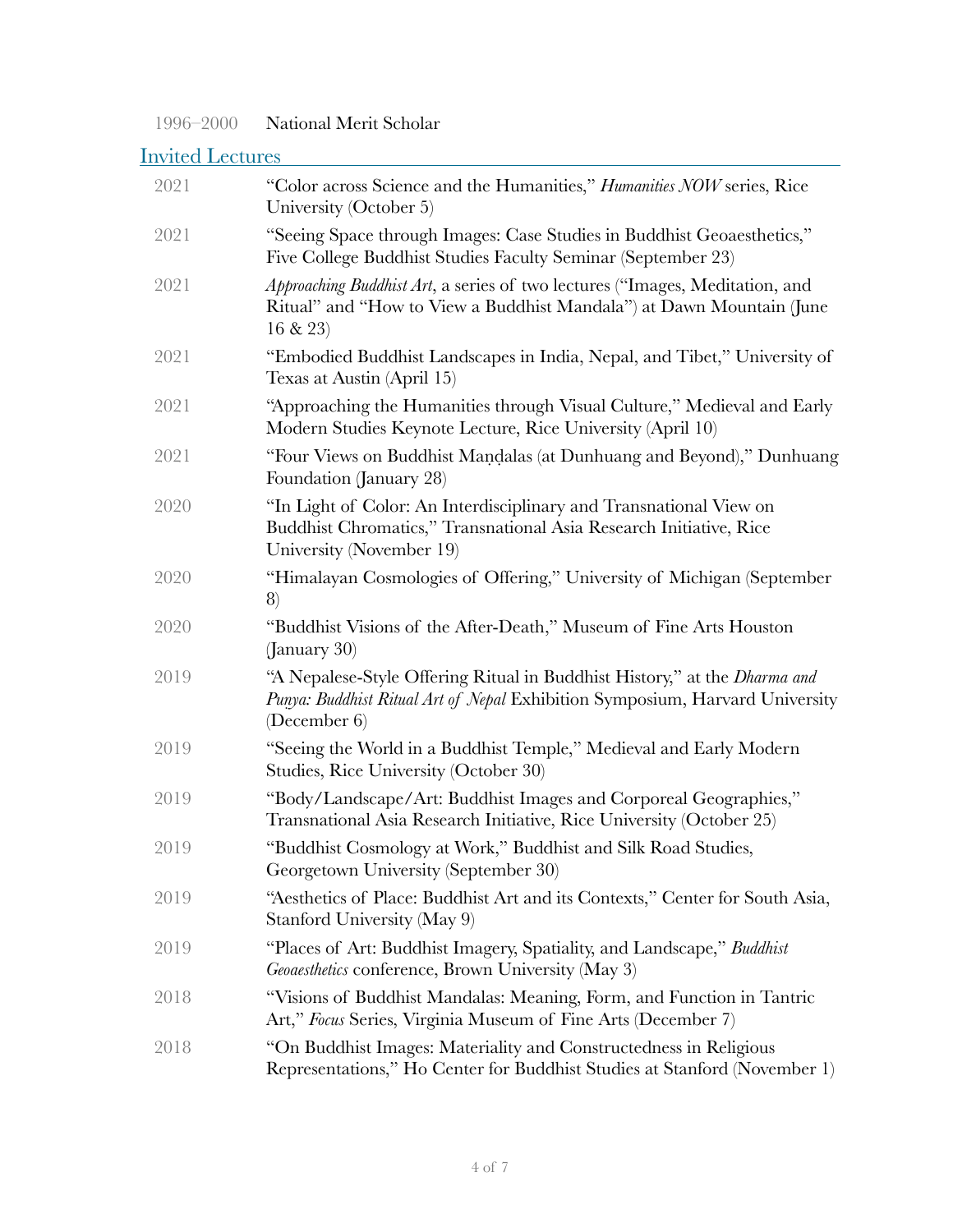| 2018                     | "Approaching Religious Visual Culture," Religion Department Colloquium,<br>Stanford University (February 15)                                                               |
|--------------------------|----------------------------------------------------------------------------------------------------------------------------------------------------------------------------|
| 2017                     | "Re-centering Buddhist Cosmology: Concepts of Geographic Space in Text,<br>Ritual, and Art," Numata lecture at the University of Calgary (November 3)                      |
| 2017                     | "Frames of Scale and Geo-Spatial Transformations in the Buddhist<br>Mandala," Asian Representations and Constructions of Space Series, Stanford<br>University (October 12) |
| 2017                     | "Expressive Cosmologies: Depictions of the Buddhist Universe in Text, Art,<br>and Ritual," East Asian Studies Colloquium, Princeton University (March<br>29)               |
| 2016                     | "From Unity to Infinity: The Scalable Cosmos in Buddhist Offering<br>Objects," at Scale: A Colloquium, Princeton University (April 16)                                     |
| 2015                     | "Buddhist Cosmology in the Art of Bhutan," Wonkwang University, Iksan,<br>South Korea (June 20)                                                                            |
| 2010                     | "Spatial Representation in Buddhist Art and Image Consecration," Faculty<br>Seminar Research Lecture, Waseda University, Tokyo, Japan (July)                               |
| <b>Conference Papers</b> |                                                                                                                                                                            |

| 2019 | "Layered Mandalic Cosmologies in Himalayan Buddhist Shrines,"<br>American Council for Southern Asian Art, Edinburgh (November)                                                                                      |
|------|---------------------------------------------------------------------------------------------------------------------------------------------------------------------------------------------------------------------|
| 2018 | "Ritual and Representation: Performance to Vision in Himalayan Buddhist<br>Offerings," Religion and Ritual: The Poetics and Performance of the Ineffable,<br>Symposium at the University of Hawaii at Manoa (April) |
| 2017 | "Disembodied Images: The Materiality of Objects in the Buddhist<br>Landscape," American Academy of Religion, Boston (November)                                                                                      |
| 2017 | "Cosmology as a Framework for Expression in Text and Image: Indic<br>Sources and Buddhist Functions," International Association of Buddhist<br>Studies, Toronto (August)                                            |
| 2017 | "Translocation and Transformation: A Geo-Spatial Cosmology of Tantric<br>Mandalas," Association for Asian Studies, Toronto (March)                                                                                  |
| 2017 | "Entering the Monastery, Exiting the World: Cosmological Murals in<br>Buddhist Architecture," College Art Association, New York (February)                                                                          |
| 2016 | "Cosmological Murals at the Entrance to Sacred Spaces: The Bhavacakra<br>and Cakravāla in Tibetan Buddhism," American Academy of Religion, San<br>Antonio (November)                                                |
| 2016 | "Himalayan' Cosmologies: Ritual and Representation in Nepal and Tibet,"<br>College Art Association, Washington DC (February)                                                                                        |
| 2015 | "Creating Universes: Divergent Ritual Cosmologies in Nepalese and<br>Tibetan Contexts," American Academy of Religion, Atlanta, Georgia<br>(November)                                                                |
| 2015 | "Buddhist Cosmology in Bhutanese Murals: An Iconographic<br>Understanding of the Negotiation Between Kālacakra and Abhidharmakośa                                                                                   |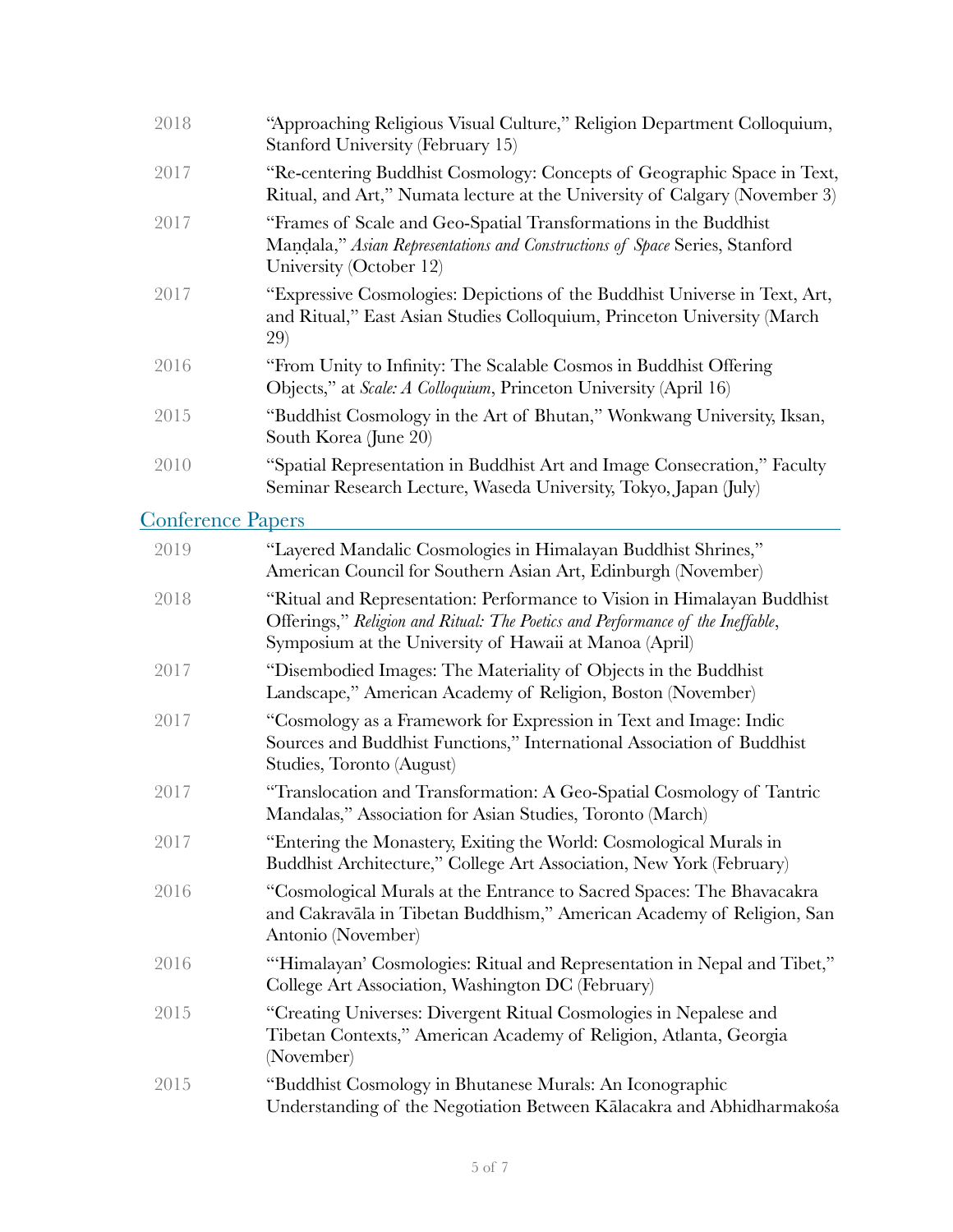|                         | Cosmologies," Asian Studies Conference Japan (ASCJ), Tokyo, Japan (June<br>20–21) and the International Workshop on Traditional Sciences in Asia,<br>Kyoto, Japan (June $17-19$ )                                                              |
|-------------------------|------------------------------------------------------------------------------------------------------------------------------------------------------------------------------------------------------------------------------------------------|
| 2014                    | "Offering the Universe: Divergent Representations of the Cosmos in<br>Nepalese and Tibetan Rituals," Midwest Art History Society Conference,<br>Saint Louis, Missouri (April)                                                                  |
| 2011                    | "Reading the Mysteries: Visual and Textual Encoding in a Newar Buddhist<br>Ritual Manual," South Asian Studies Association Conference, Richmond,<br>Virginia (April)                                                                           |
| 2010                    | "Image Construction as Divinity Construction in a Buddhist Sculpture<br>Manual," North American Graduate Student Conference in Buddhist<br>Studies, University of Toronto (April)                                                              |
| <b>Exhibitions</b>      |                                                                                                                                                                                                                                                |
| 2014                    | Curator and designer for "Facets of the Three Jewels: Tibetan Buddhist Art<br>from the Collections of George E. Hibbard and the Saint Louis Art<br>Museum," an exhibition of Tibetan paintings and sculptures at the Saint<br>Louis Art Museum |
| 2012                    | Co-Curator, designer, and photographer for "Mirrors of Clay: Reflections of<br>Ancient Andean Life in Ceramics from the Sam Olden Collection," an<br>exhibition of ceramics at Jackson State University                                        |
| 2012                    | Museum layout & graphic design for "Awash in Color," an exhibition of<br>Japanese and Western color prints at the Smart Museum of Art, University<br>of Chicago                                                                                |
| $2010 - 2011$           | Curator for "Tibetan Art & Culture," an exhibit of photographs and<br>original drawings at the University of Chicago, the University of Alabama<br>at Birmingham, and The Ohio State University                                                |
| $2010 - 2011$           | Museum layout & graphic design for "Tragic Muse," an exhibition of<br>eighteenth and nineteenth century European art at the Smart Museum of<br>Art, University of Chicago                                                                      |
| <b>Events Organized</b> |                                                                                                                                                                                                                                                |
| 2020                    | <i>Newar Buddhist Rituals</i> , two lectures and a ritual performance by Naresh Man<br>Bajracharya, Tribhuvan University (Nepal), Rice University (February)                                                                                   |
| 2010                    | Vajrayāna Buddhism, a week-long series of lectures and Sanskrit readings with<br>Naresh Man Bajracharya, Director of Buddhist Studies at Tribhuvan<br>University (Nepal), University of Chicago (May)                                          |
|                         | <b>Faculty Seminars, Working Groups, and Collaborations</b>                                                                                                                                                                                    |
| 2021                    | <i>Buddhist Bodies: An Introduction and Collective</i> , University of Winnipeg                                                                                                                                                                |
| 2020                    | Oceans, Waters, and Aquifers, a comparison of fluid movements across spatial                                                                                                                                                                   |

visualizations, dir. Lan Li, Rice University